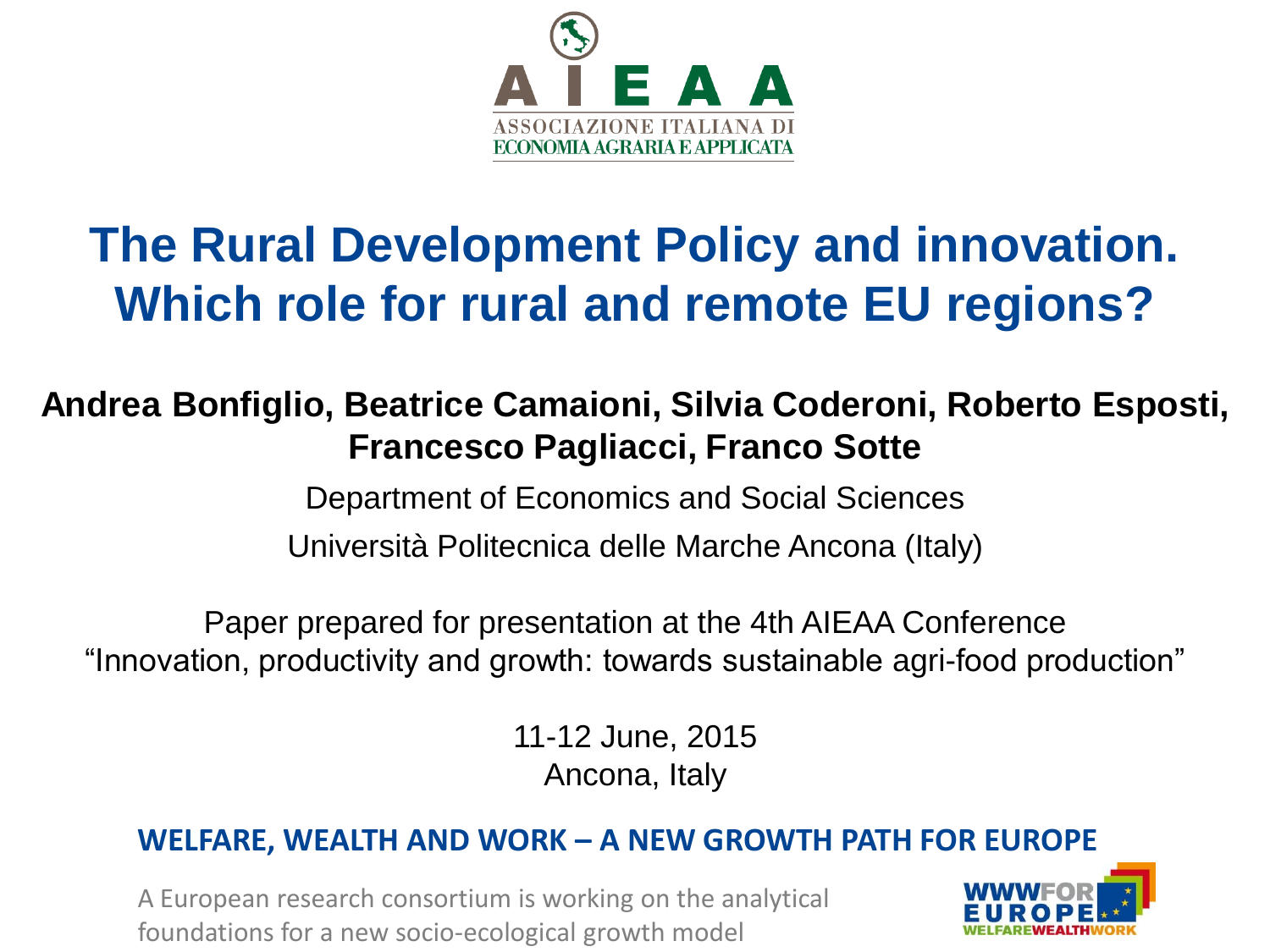

- **1. Introduction**
- **2. Data**
- **3. Top-down allocation of funds**
- **4. Bottom-up capacity to attract funds**
- **5. Concluding remarks**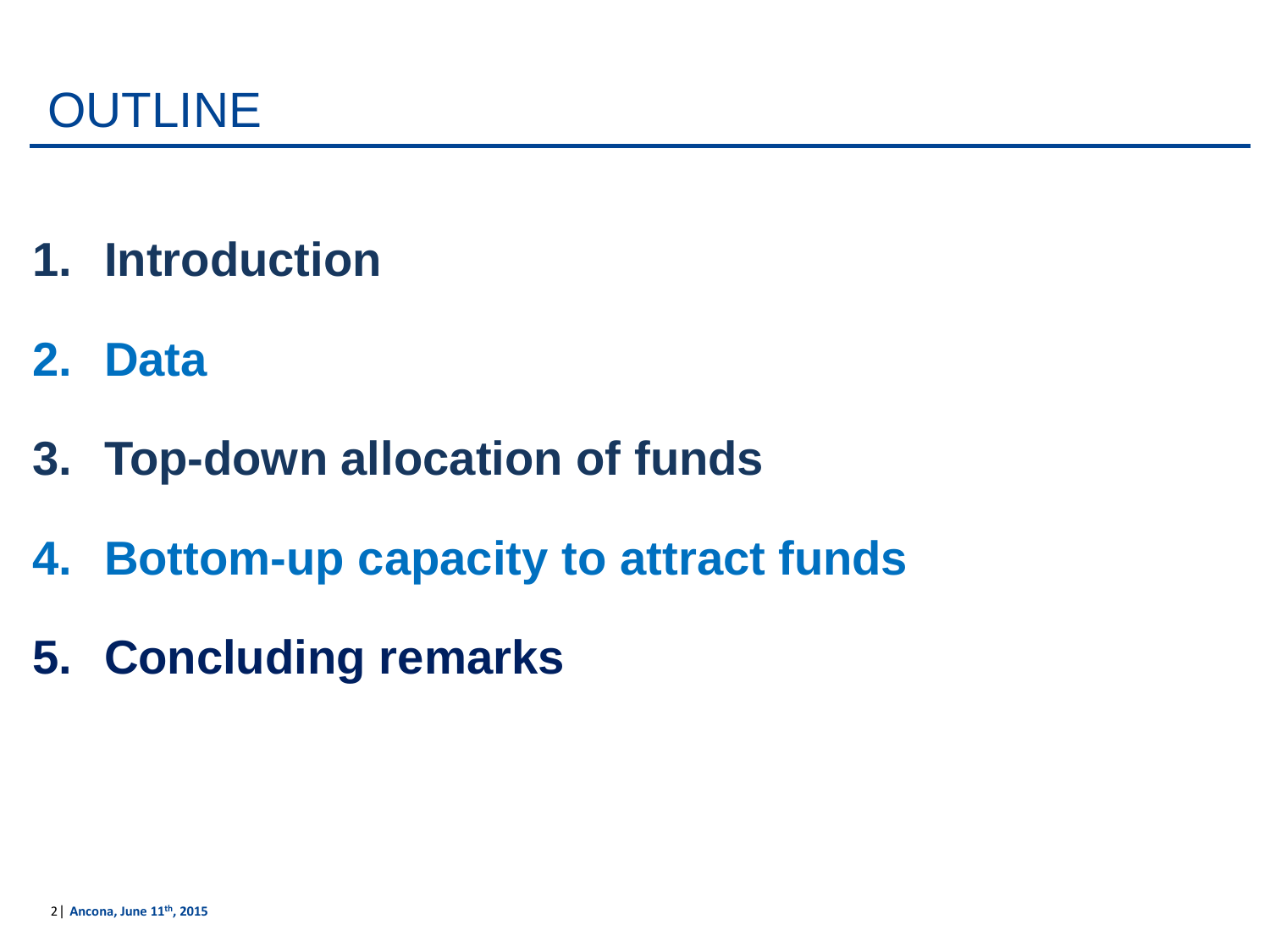### 1. Introduction

 $\checkmark$  Innovation as a key driver for growth of agricultural production: *research*, *education* and *extension* (OECD, 2012).

 $\checkmark$  The role of the public sector. EU main funding streams are: Horizon 2020 and Rural Development Policy.

#### **BUT**:

- funds are limited;
- allocation is uneven throughout the EU. Besides historical reasons, fund allocation depends on (Shucksmith *et al.*, 2005; Copus, 2010; Crescenzi *et al.*, 2011; Camaioni *et al.*, 2013; 2014):
	- top-down political choices: each Rural Development Programme (RDP) allocates funds to alternative purposes in different ways
	- bottom-up capacity of single regions to attract/spend EU funds

**Research questions**: which are the main territorial patterns in the allocation of funds aimed at supporting education and training within the agricultural sector? Which are their main drivers?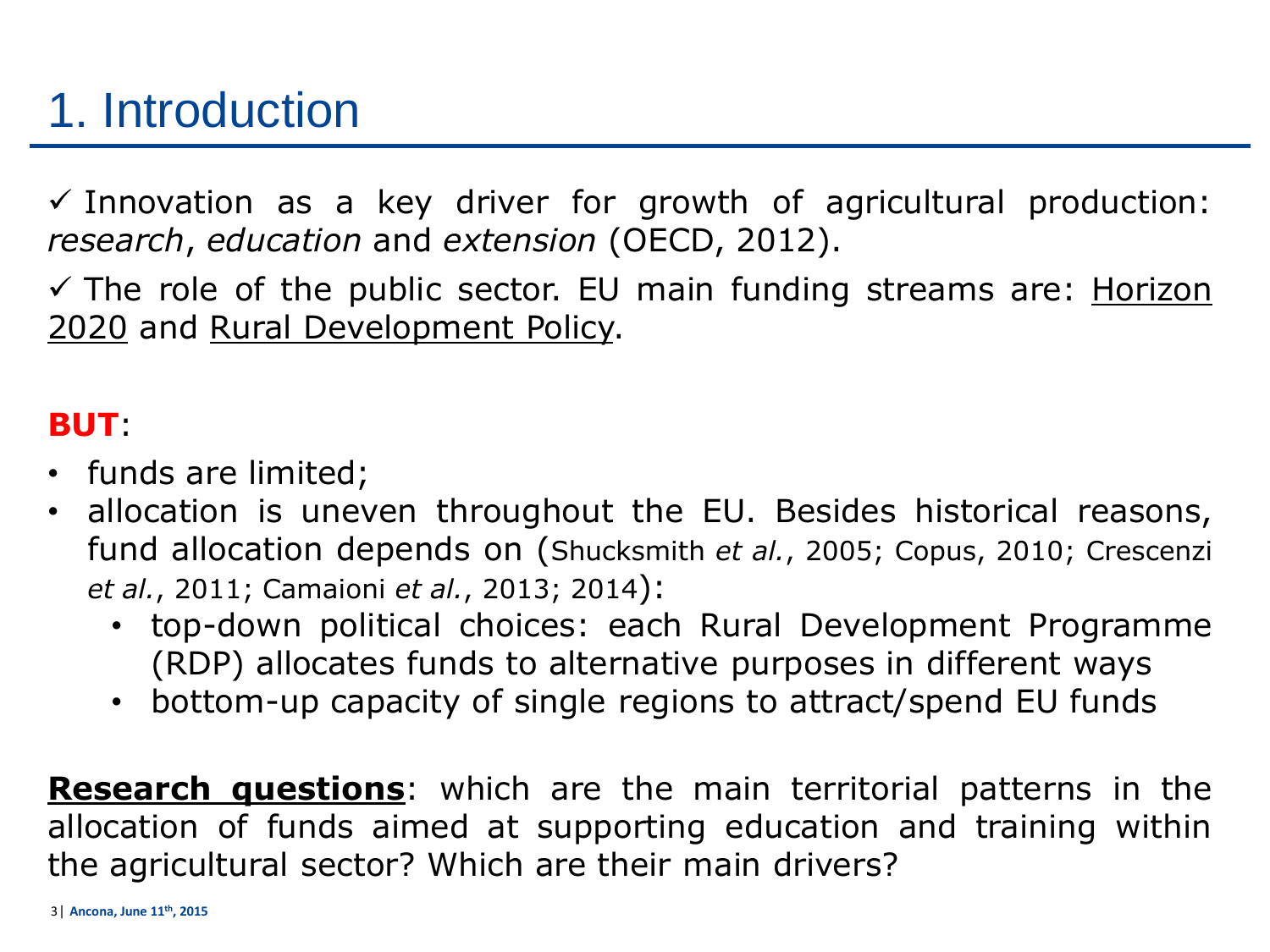# 2. Data (I)

 Focus on Rural Development Policy (European Agricultural Fund for Rural Development, EAFRD)

 *Ex-post* expenditure as registered by EU bureaus, for years 2007-2011 (source: European Commission - DG AGRI Agriculture)

 Rural Development Policy is a 'basket of policies' (Sotte, 2009). Following Axis 1 measures support innovation & education:

- measure 111 *vocational training / information actions*
- measure 114 *use of advisory services*
- measure 115 *setting up of management, relief and advisory services*
- measure 124 *cooperation for development of new products, processes …*

Although representing a key area within Rural Development Policy, they account for just a tiny share out of overall budget.

|       | Million $\epsilon$ | Share out of Axis Share out of total<br>1 Expenditure | <b>EAFRD</b> |  |
|-------|--------------------|-------------------------------------------------------|--------------|--|
| 111   | 225.63             | 1.95%                                                 | 0.58%        |  |
| 114   | 38.21              | 0.33%                                                 | 0.10%        |  |
| 115   | 10.43              | 0.09%                                                 | 0.03%        |  |
| 124   | 39.61              | 0.34%                                                 | 0.10%        |  |
| Total | 313.89             | 2.71%                                                 | 0.81%        |  |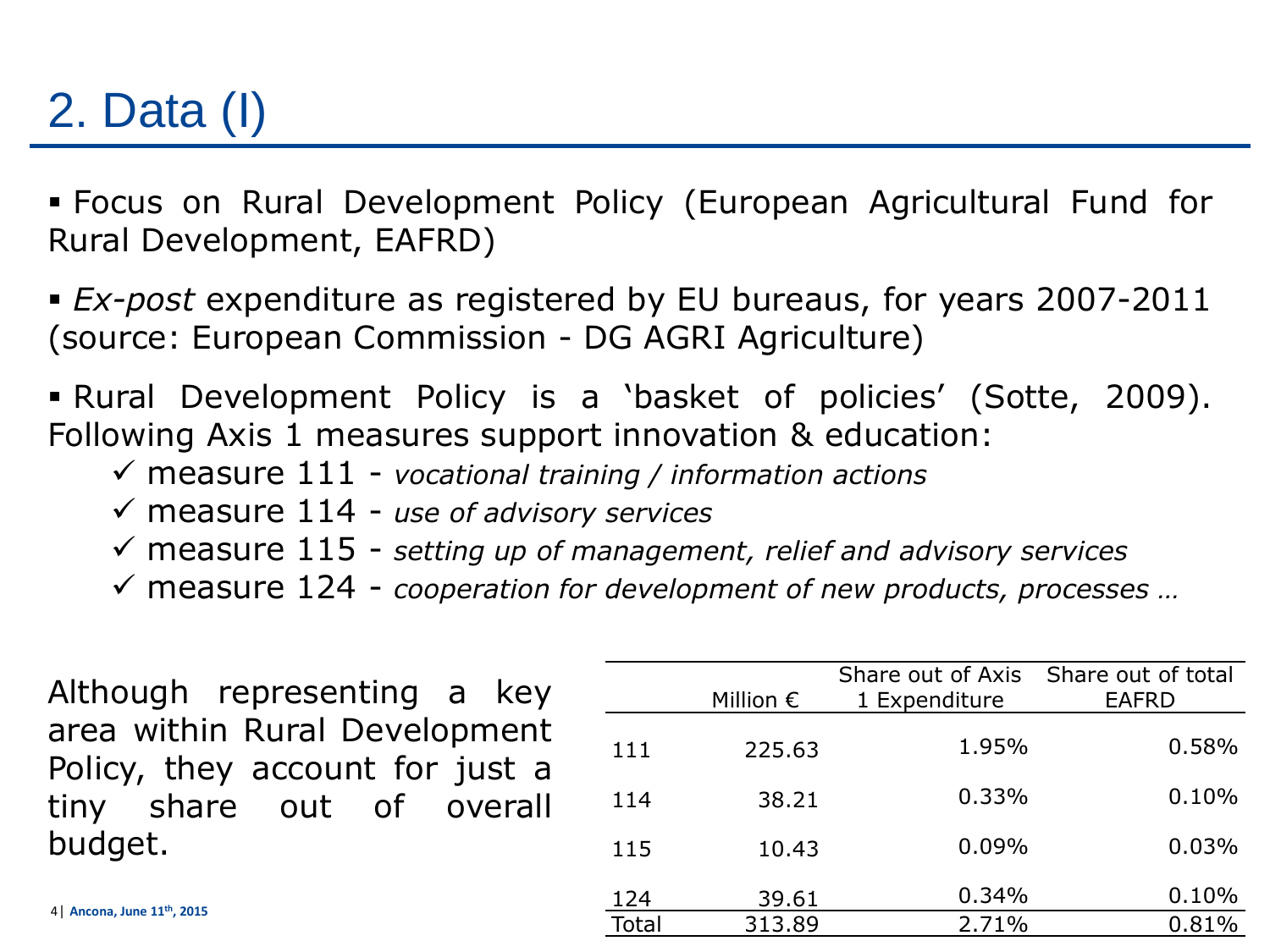# 2. Data (II)

- Territorial focus: NUTS 3 level, EU-27 (1288 regions).
- NUTS 3 regions differ in size. Indexes of expenditure intensity are computed (reducing heterogeneity/ heteroskedasticity):
- 1. Expenditure per unit of utilized agricultural area (UAA in ha.)
- 2. Expenditure per unit of agricultural workforce (expressed in AWU)
- 3. Expenditure per unit of agricultural gross value added (in million  $\epsilon$ )
- 4. Expenditure as a share out of total RDP expenditure

Indexes  $\#1-\#3$  provide information about support 'intensity'. Index  $\#4$ focuses on 'importance' of the support to education & training. It is not affected by the amount of money a given region has received. It is a more reliable indicator.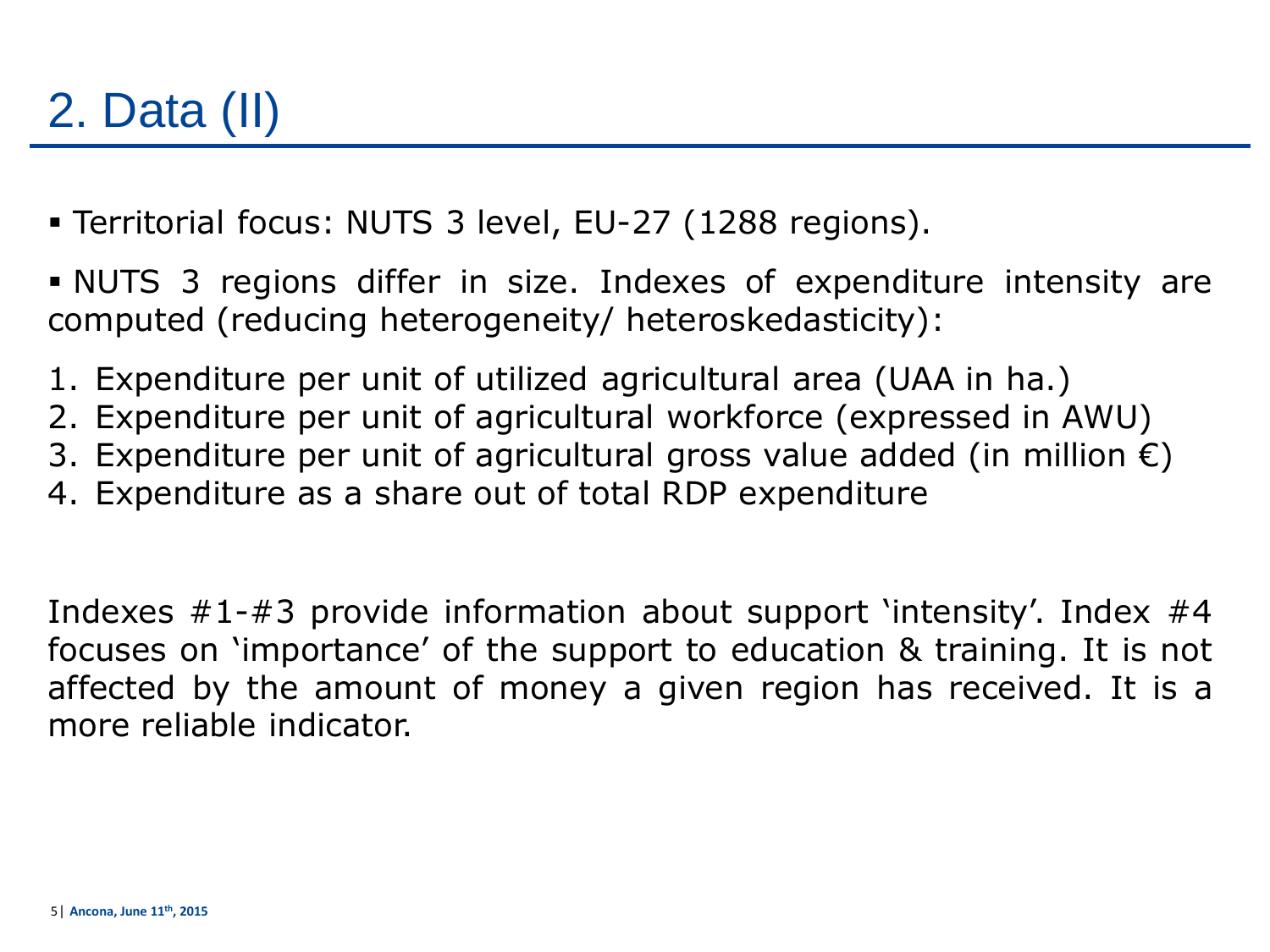*Ex ante* allocation of funds among different objectives comes from some political choices. Decisions are taken at RDP level.

Most Member States adopt **national** programmes. Italy, Spain and Germany adopt **regional** programmes (either at NUTS 2 or at NUTS 1 level). Some Member States adopt **mixed schemes** (Belgium; Finland; France; Portugal; The UK).

81 programmes, throughout the EU-27.

#### **Some figures**

On average, each RDP allocated 3.88m  $\epsilon$  to measures 111,114,115 and 124 (2007-2011). But a great variance occurs (in 10 RDPs,  $>10$ m  $\epsilon$ allocated vs. In 8 RDPs, no funds allocated).

Raw data on absolute expenditure do not allow a proper representation. A quick overview on expenditure intensity…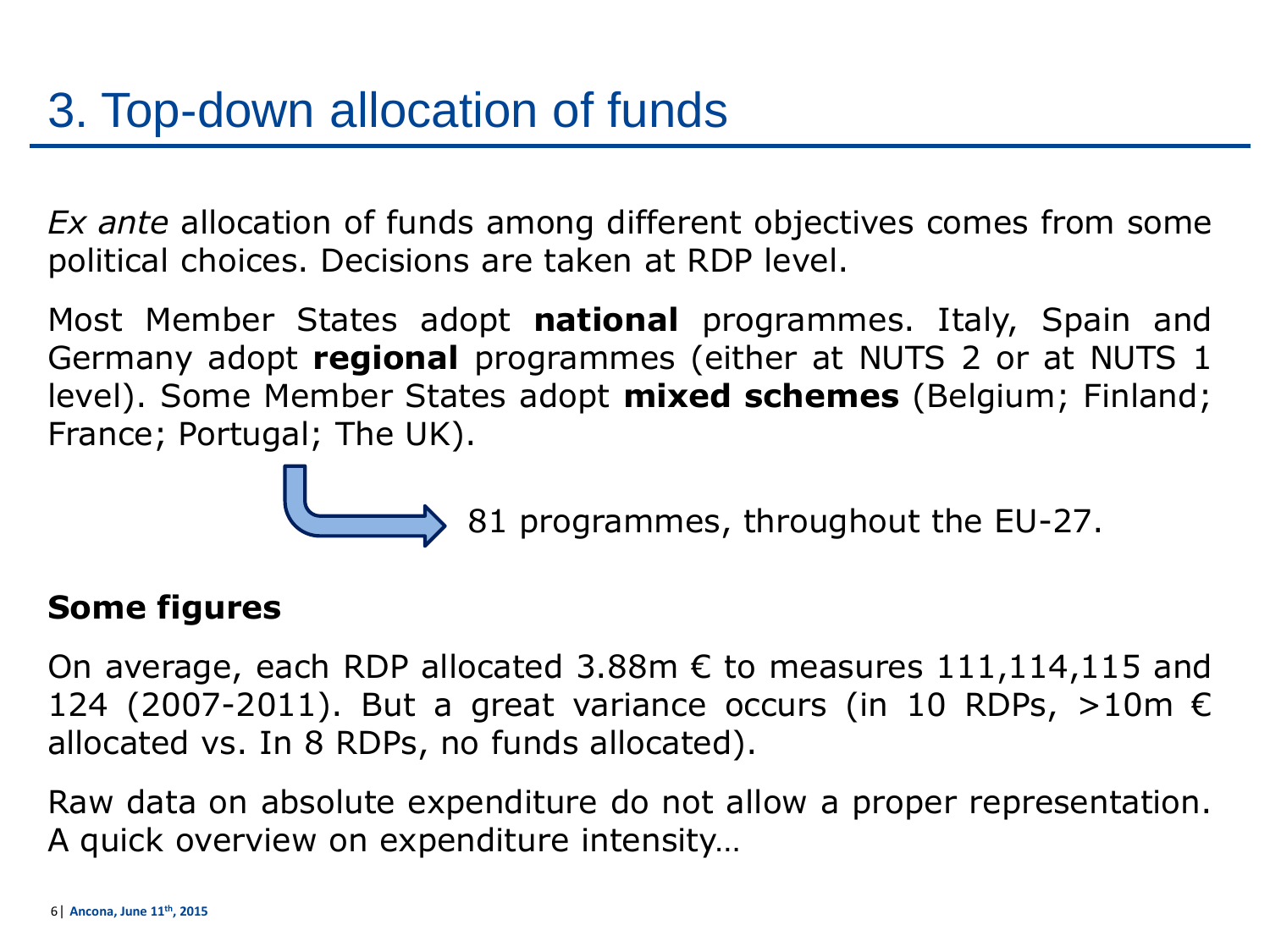### 3. Top-down allocation of funds:  $\epsilon$  per ha. UAA

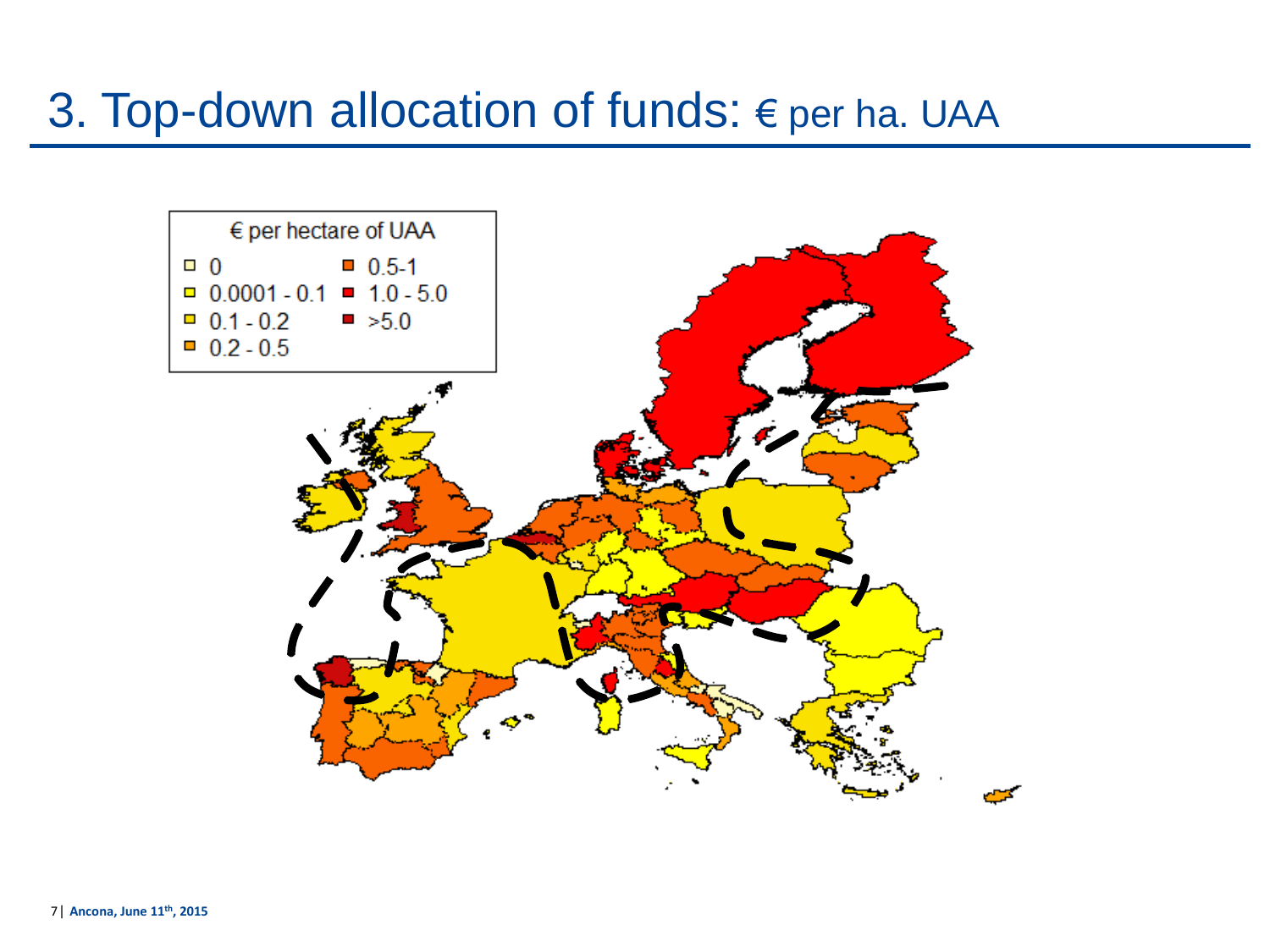### 3. Top-down allocation of funds:  $∈$  per AWU &  $∈$  per agri GVA

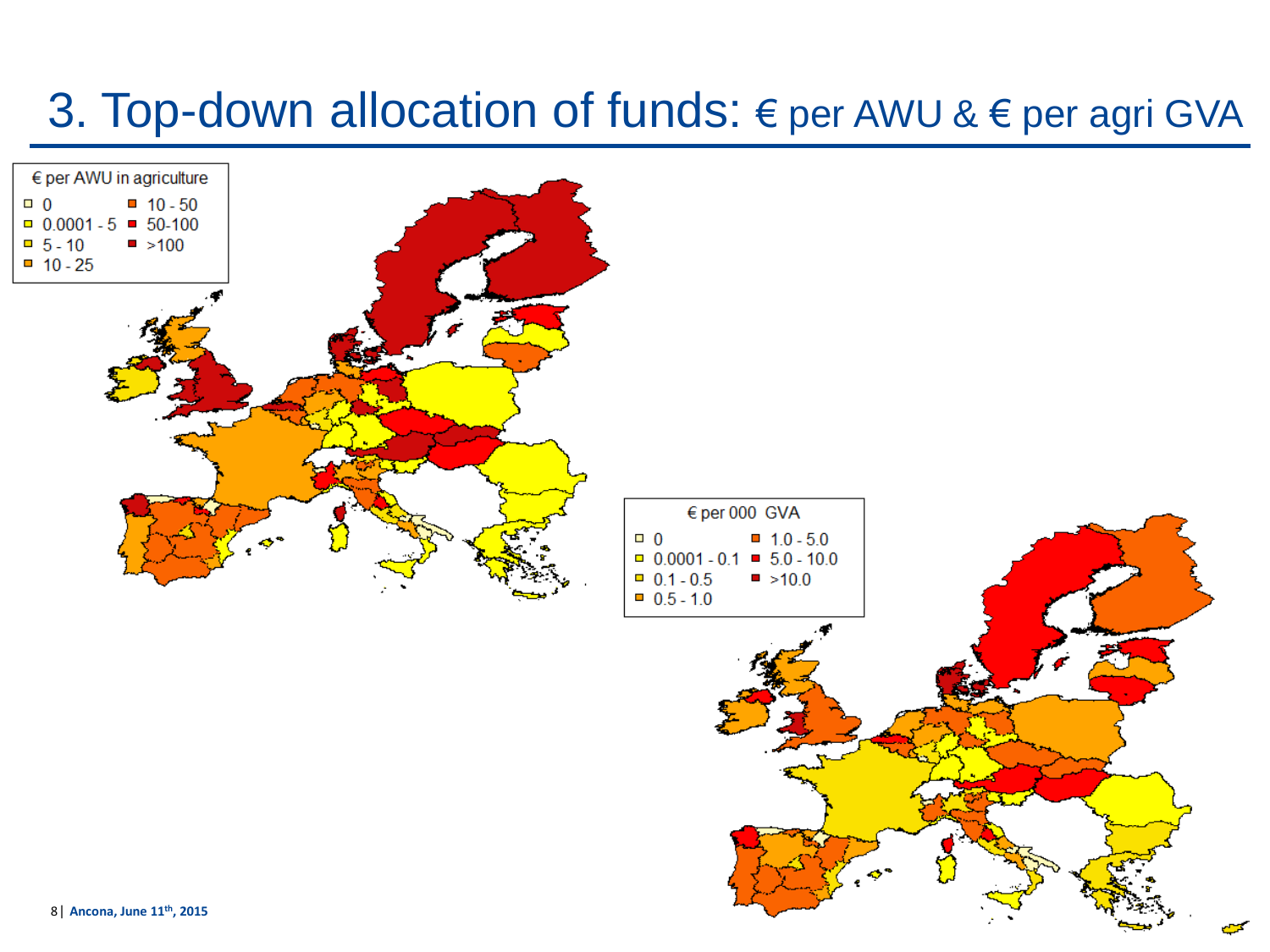### 3. Top-down allocation of funds: as a share out of RDP exp.

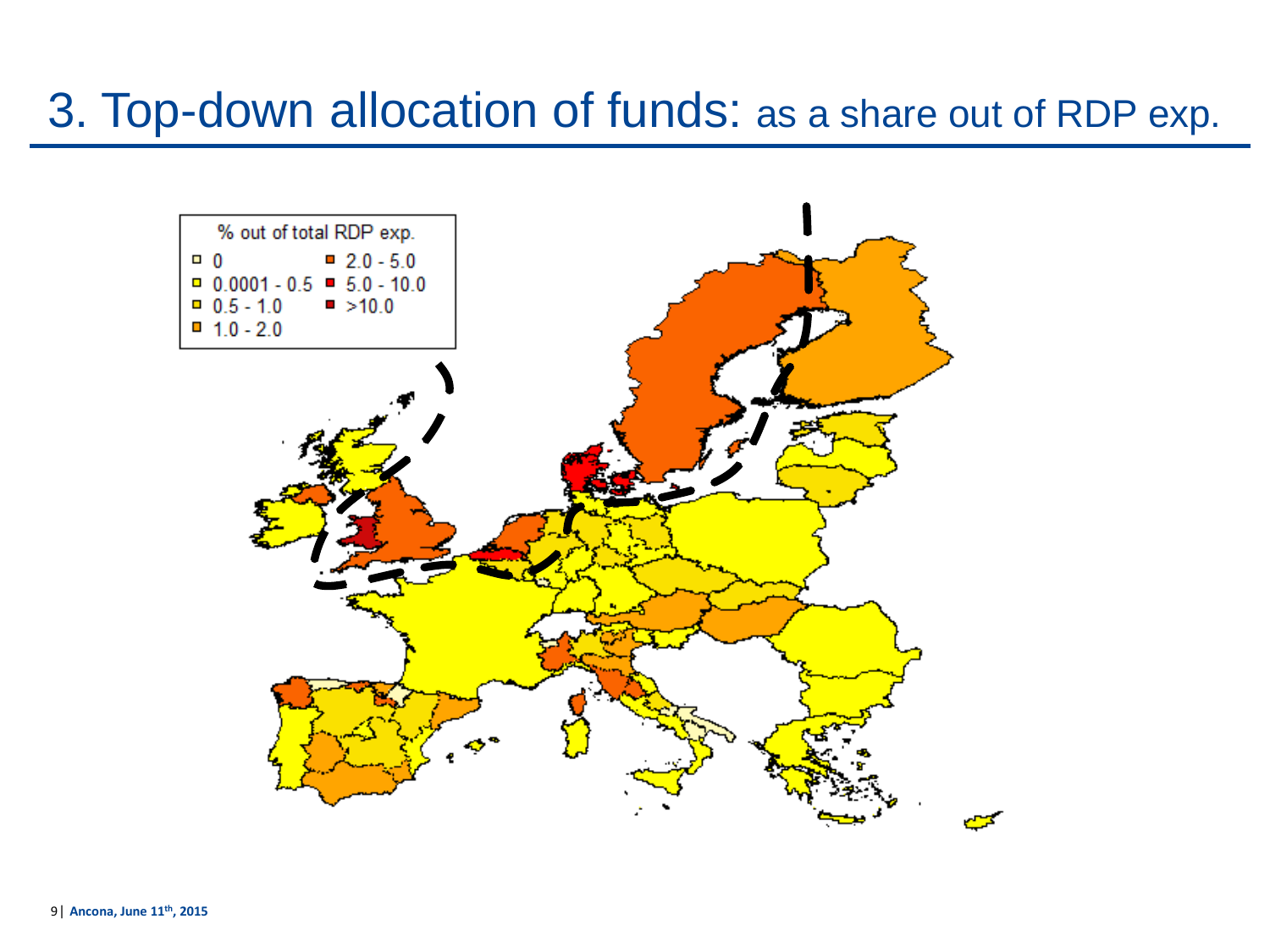Differences in allocation of *ex-post* real EAFRD expenditure also depend on the way each given region is able to attract and spend EU funds (Camaioni et al., 2014a).

 $\triangleright$  Specific (i.e., structural) features at NUTS 3 level play a role:

- urban-rural features;
- structure of regional economy;
- total labour productivity in the agricultural sector.

 Differences mostly follow RDP differences. Further heterogeneity occurs even across those regions under a same RDP *(Camaioni et al., 2014)*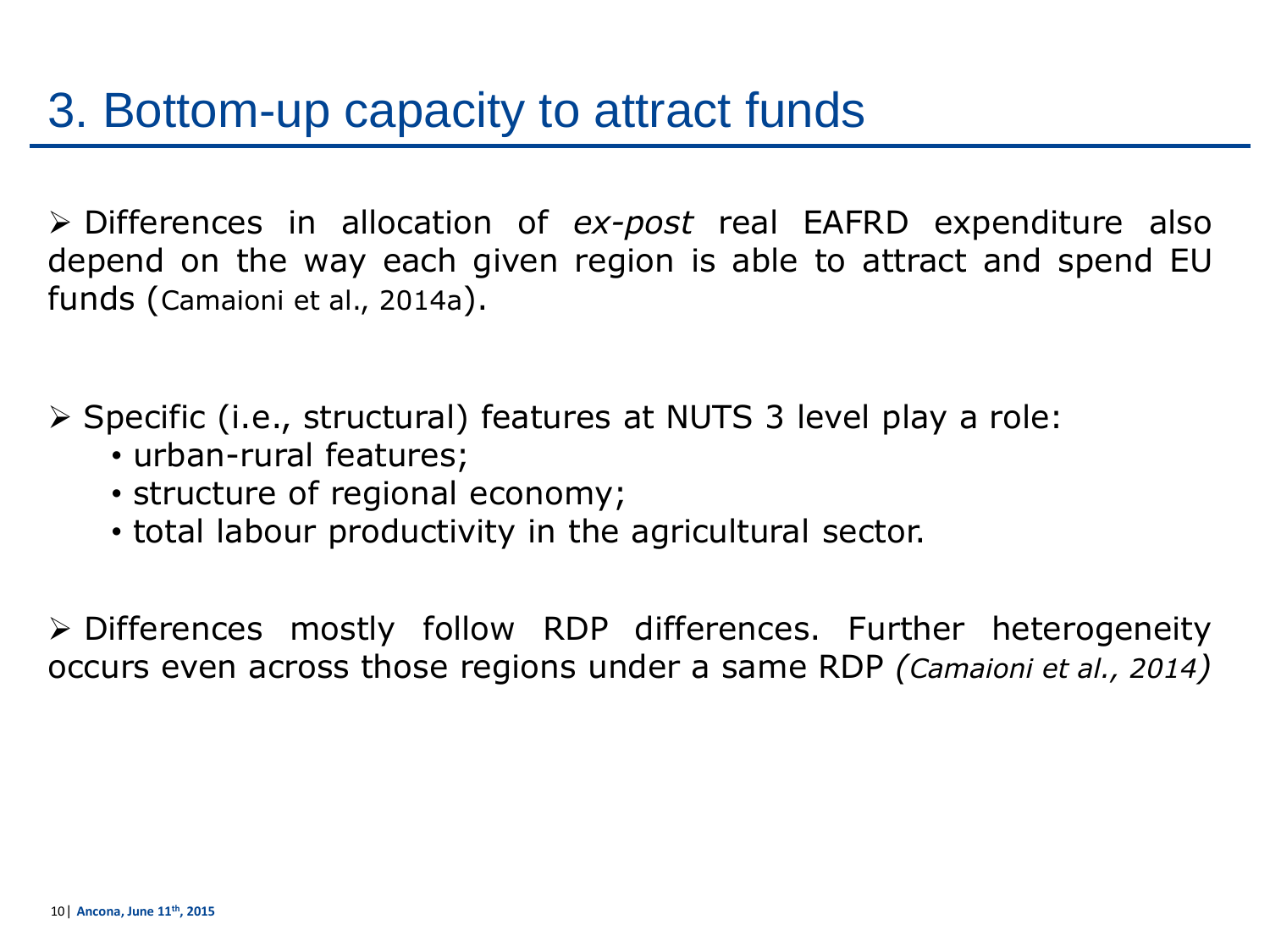### 3. Bottom-up capacity to attract funds: € per ha. UAA

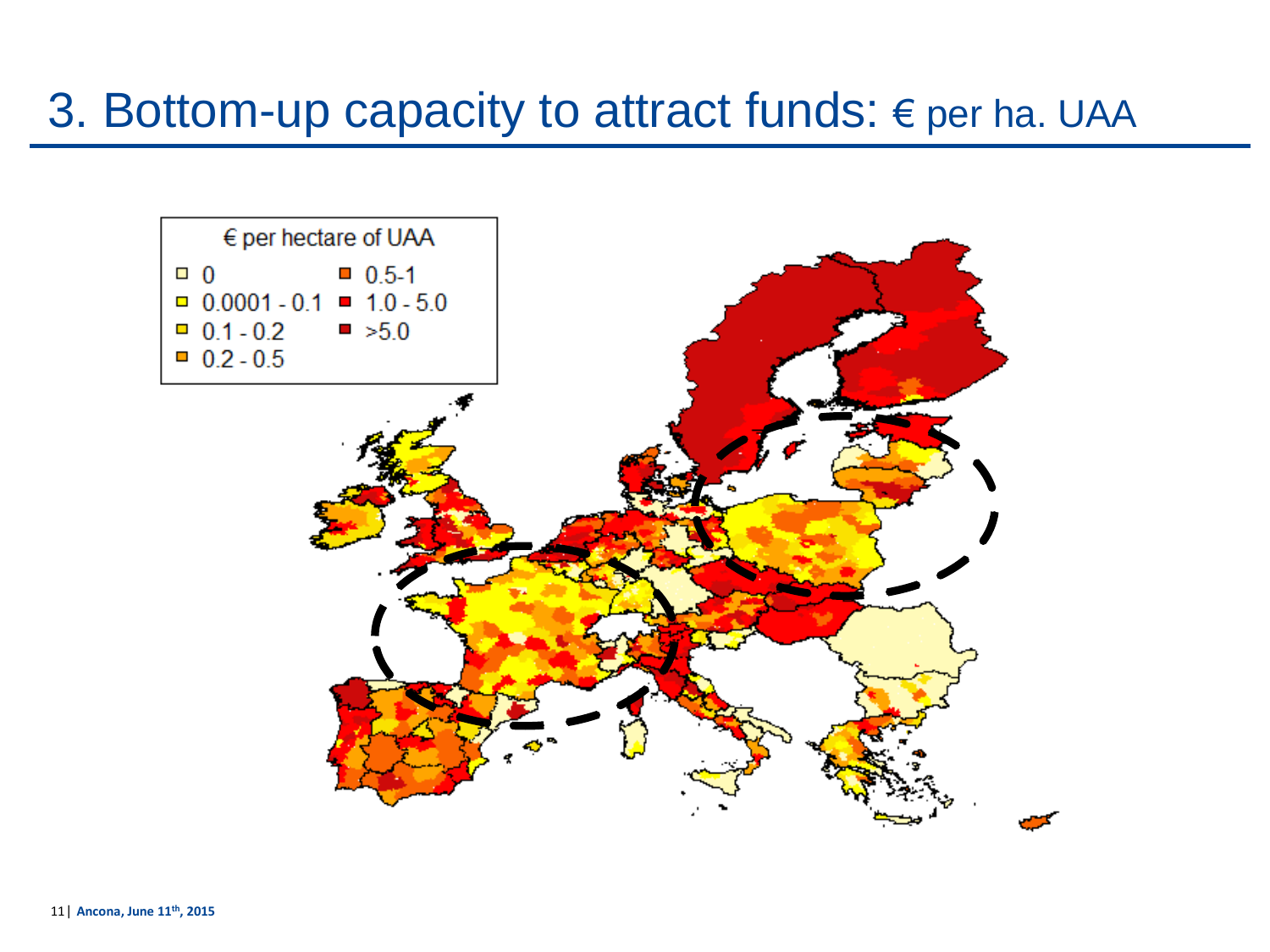#### 3. Bottom-up capacity to attract funds: € per AWU & € per agri GVA

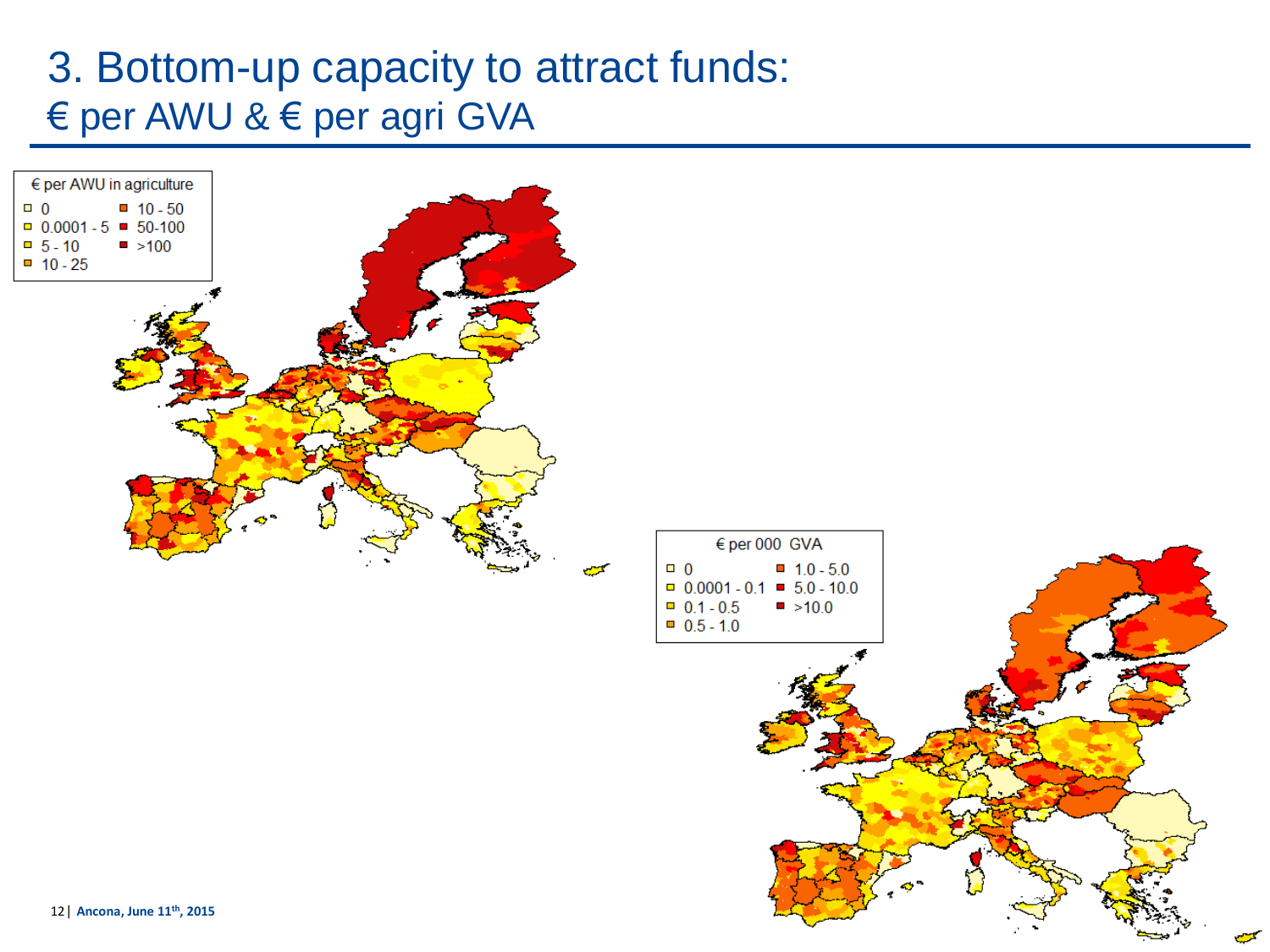#### 3. Bottom-up capacity to attract funds: as a share out of RDP exp.



Some spatially isolated NUTS 3 regions show large support intensity, despite under-supported neighbouring regions.

□ 0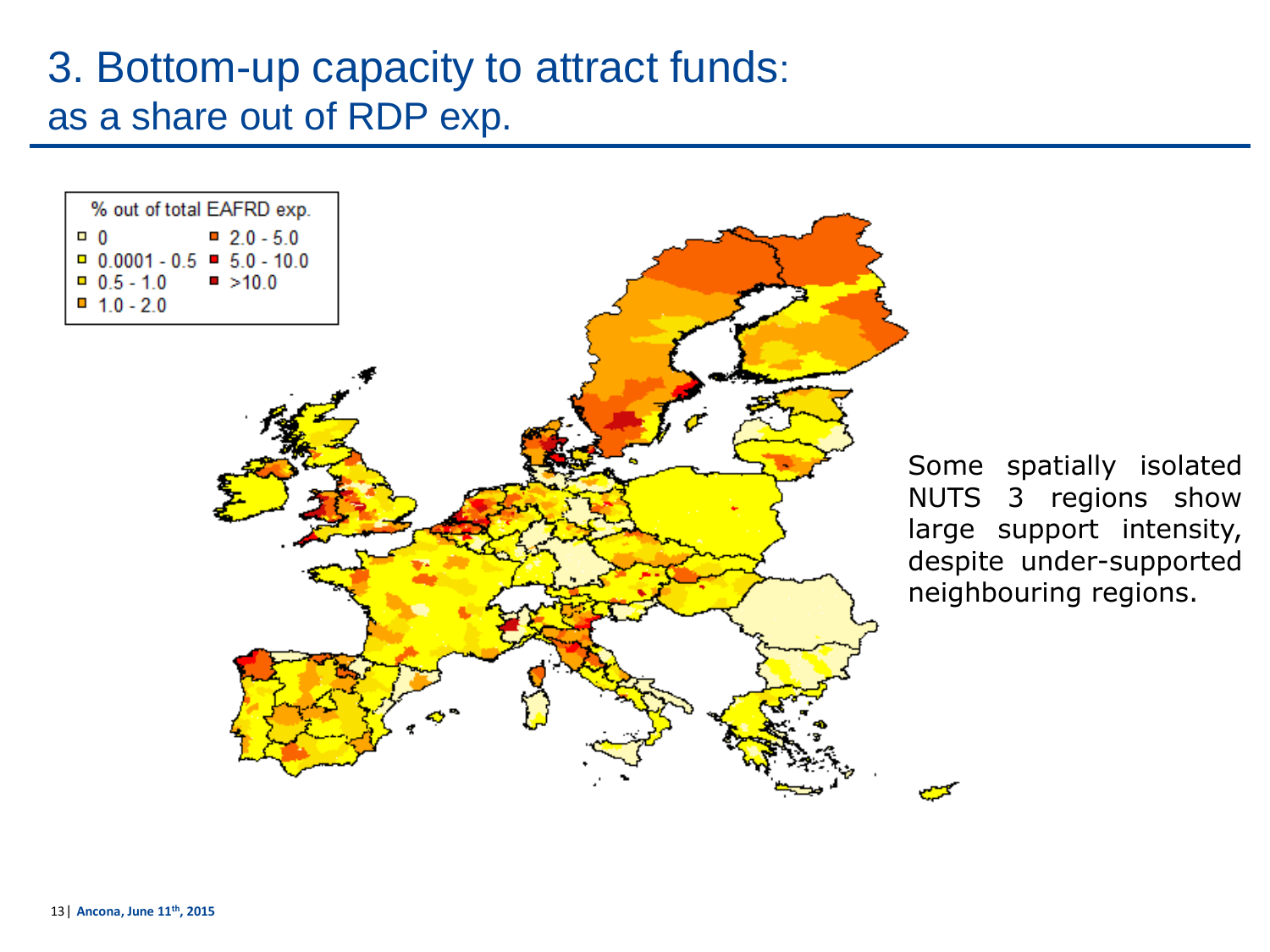### 3. Bottom-up capacity to attract funds: urban rural divides

 $\triangleright$  Regions' bottom-up capacity to attract funds for supporting education and training can be driven by structural features.

 $\triangleright$  Firstly, we focus on their degree of rurality. The issue is not new (Camaioni *et al.,* 2013): more urban and central EU regions tend to receive the largest support from EAFRD, at least on average.

 $\triangleright$  Same relation holds for expenditure under measures supporting education, training and technical assistance, as well.

|                                         | <b>Pearson</b> | Support under measures 111, 114, 115, 124 |           |                |                   |
|-----------------------------------------|----------------|-------------------------------------------|-----------|----------------|-------------------|
|                                         | correlation    |                                           |           |                | % out of total    |
|                                         | coefficients   | E/UAA                                     | €/AWU     | 000 € GVA<br>€ | EAFRD expenditure |
| <b>Beneficiaries</b><br>that            | <b>PR</b>      | 1.280                                     | 34.044    | 1.765          | 0.454             |
| technical<br>provide                    | <b>IR</b>      | 11.557                                    | 3174.937  | 6.721          | 1.139             |
|                                         | PU             | 72.884                                    | 764.614   | 5.647          | 2.673             |
| assistance<br>and                       | Levene's Test  | $3.692*$                                  | 0.492     | 0.783          | 16.658*           |
| implement learning                      |                | (0.025)                                   | (0.709)   | (0.457)        | (0.000)           |
|                                         | One-Way        |                                           |           |                |                   |
| programmes<br>are                       | <b>ANOVA</b>   | 2.020                                     | 0.709     | 0.784          | 13.479*           |
| located in cities.                      |                | (0.134)                                   | (0.492)   | (0.457)        | (0.000)           |
|                                         | PRI Camaioni   |                                           |           |                |                   |
|                                         | et al., 2013)  | $-0.183*$                                 | $-0.071*$ | $-0.106*$      | $-0.271*$         |
|                                         |                | (0.000)                                   | (0.011)   | (0.000)        | (0.000)           |
|                                         | Density        | $0.257*$                                  | $0.107*$  | $0.112*$       | $0.244*$          |
| 14 Ancona, June 11 <sup>th</sup> , 2015 |                | (0.000)                                   | (0.000)   | (0.000)        | (0.000)           |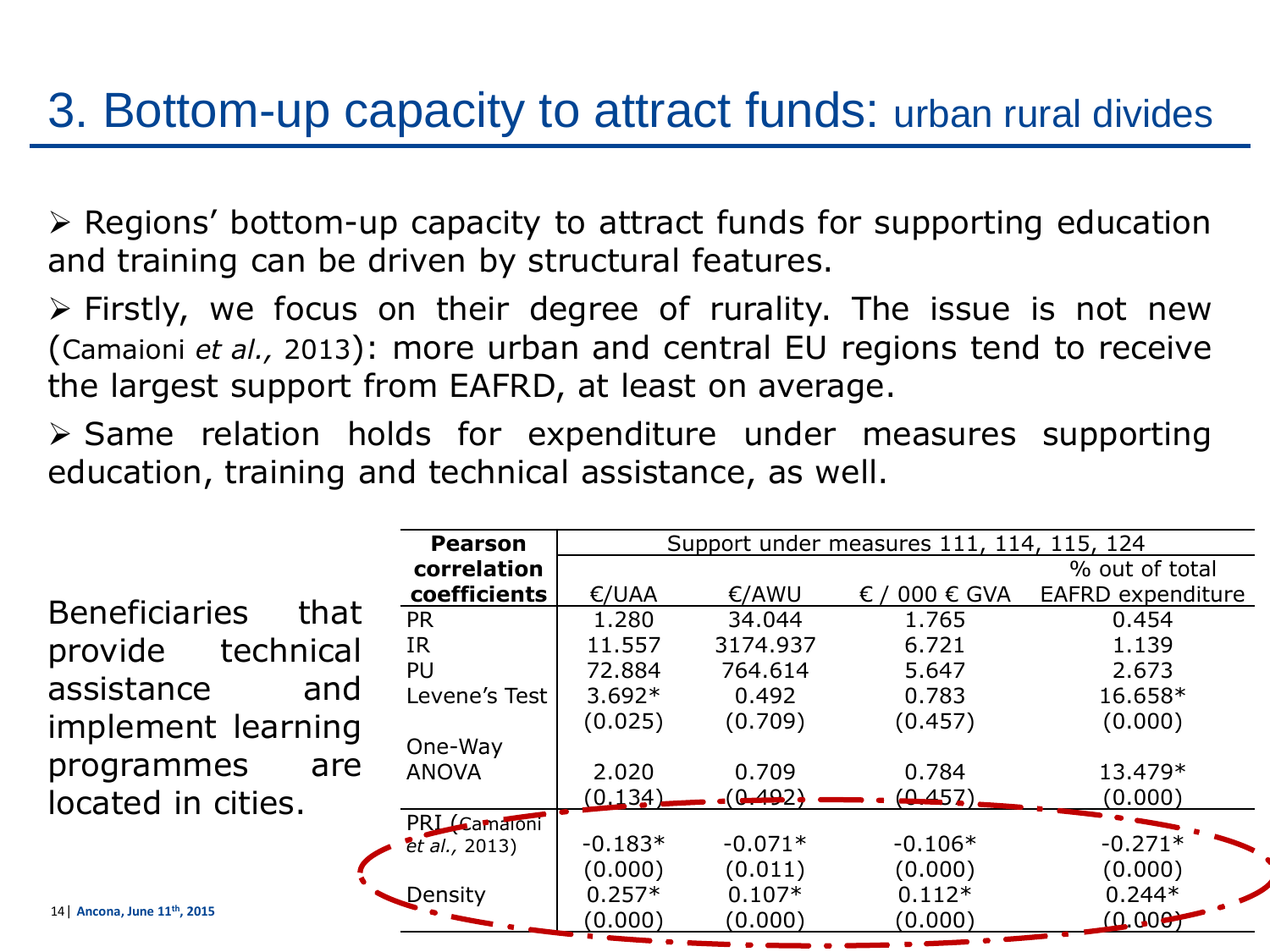3. Bottom-up capacity to attract funds: economic development, role of agricultural sector, labour productivity in agriculture

 $\triangleright$  EU regions differ in terms of other structural features, such as:

- $\checkmark$  Economic development (per capita GDP and unemployment rate)
- $\checkmark$  Structure of their economy (e.g., role of economic sectors)

 $\checkmark$  Labour productivity in agriculture

 $\triangleright$  Economic development does not play the greatest role in explaining fund allocation at NUTS 3 level. Structure of the economy has a larger role.

| <b>Pearson correlation coefficients</b>                | Support under measures 111, 114, 115, 124 |          |          |                                                   |
|--------------------------------------------------------|-------------------------------------------|----------|----------|---------------------------------------------------|
|                                                        |                                           |          |          | % out of total                                    |
|                                                        | E/UAA                                     | €/AWU    |          | $\epsilon$ / 000 $\epsilon$ GVA EAFRD expenditure |
| Per capita GDP                                         | $0.174*$                                  | $-0.001$ | 0.024    | $0.132*$                                          |
|                                                        | (0.000)                                   | (0.972)  | (0.385)  | (0.000)                                           |
| Unemployment Rate                                      | $-0.002$                                  | $-0.001$ | $-0.004$ | $-0.038$                                          |
|                                                        | (0.943)                                   | (0.962)  | (0.890)  | (0.178)                                           |
| Employment Agriculture (%)                             | $-0.042$                                  | $-0.025$ | $-0.040$ | $-0.112*$                                         |
|                                                        | (0.136)                                   | (0.375)  | (0.156)  | (0.000)                                           |
| Employment Manufacture (%)                             | $-0.080*$                                 | $-0.022$ | $-0.044$ | $-0.120*$                                         |
|                                                        | (0.004)                                   | (0.422)  | (0.119)  | (0.000)                                           |
| Employment Services (%)                                | $0.095*$                                  | 0.033    | $0.060*$ | $0.171*$                                          |
|                                                        | (0.001)                                   | (0.228)  | (0.031)  | (0.000)                                           |
| Labour productivity in agriculture ( $\epsilon$ / AWU) | $0.139*$                                  | $0.097*$ | $0.083*$ | 0.052                                             |
| $151$ Ancona, lung $11^{th}$ $2015$                    | (0.000)                                   | (0.000)  | (0.003)  | (0.063)                                           |

15**| Ancona, June 11th , 2015**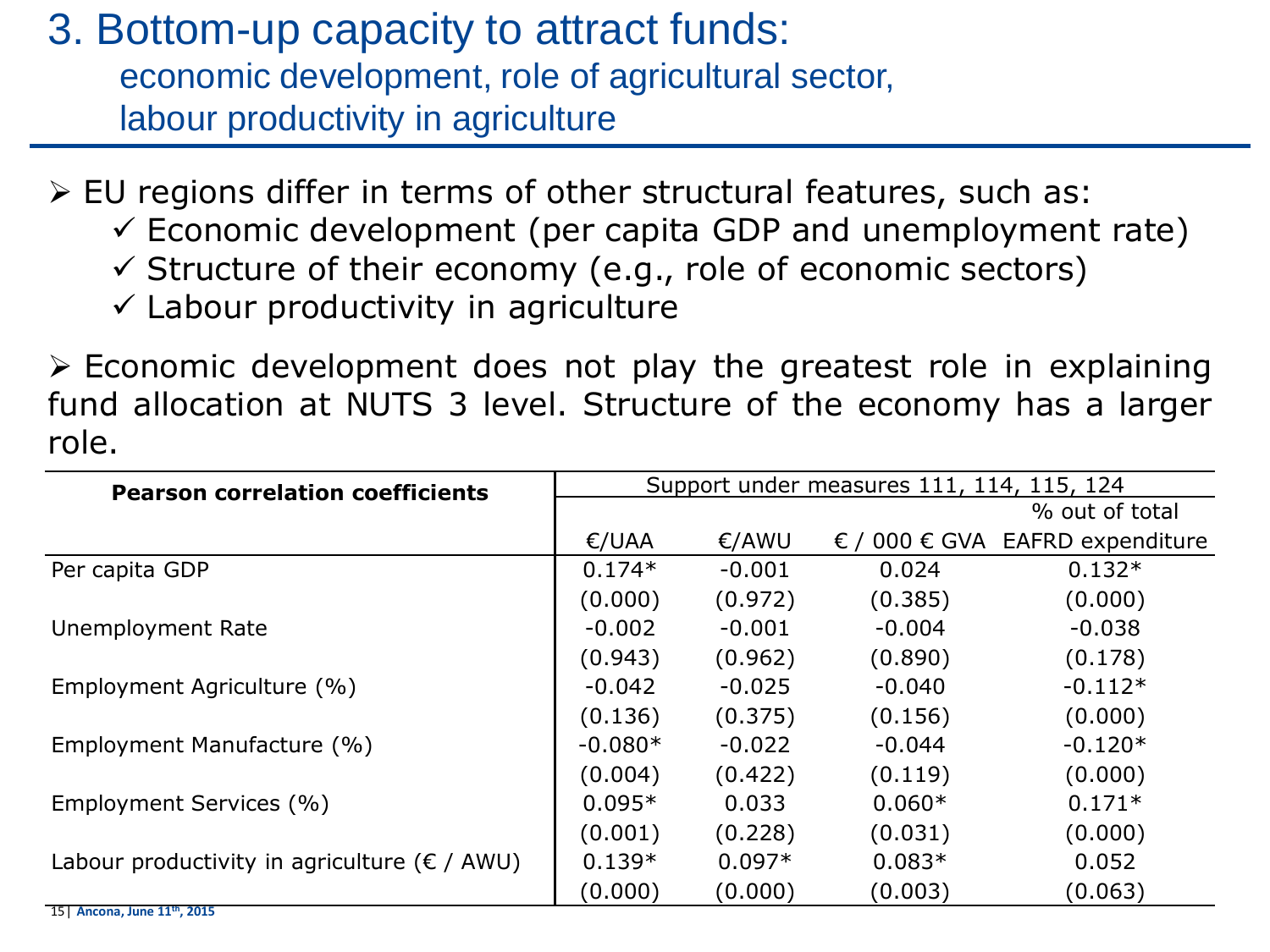Allocation of expenditure under EAFRD measures supporting education is uneven throughout the EU. Imbalances comes from:

- 1. Top-down decisions: at RDP level, political choices cause a severe concentration in allocation of funds.
- 2. Bottom-up capacity of regions to spend EU funds: the more urban a given region and the more service-based its local economy, the larger is the intensity of the EAFRD support in promoting education.
- 3. Labour productivity in agriculture is positive linked to support intensity as well (no cause-effect considerations are drawn).

 $\triangleright$  Future researches on this topic will help shedding more light on the way policies supporting education in agriculture are targeted at local level. Rural and remote regions still play a marginal role, although Rural Development Policy should directly support them.

 $\triangleright$  Impressive changes can only be reached by a radical increase in the capacity of rural regions to attract EU funds.